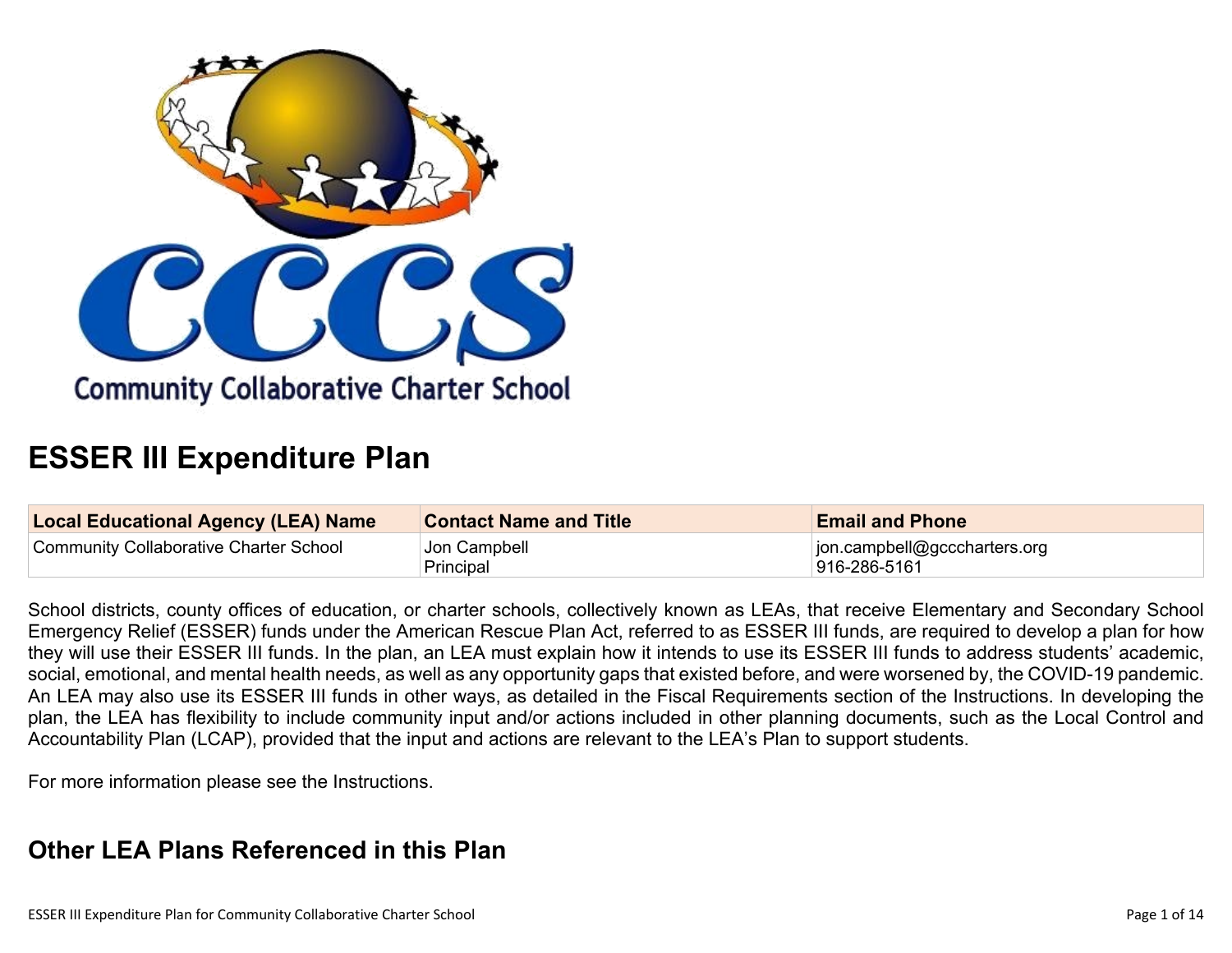| <b>Plan Title</b>                           | <b>Where the Plan May Be Accessed</b> |
|---------------------------------------------|---------------------------------------|
| Locol Contral and Accountability Plan 21-22 | https://cccs-sacramento.org/          |

# **Summary of Planned ESSER III [Expenditures](#page-8-1)**

Below is a summary of the ESSER III funds received by the LEA and how the LEA intends to expend these funds in support of students.

#### **Total ESSER III funds received by the LEA**

1,430,250

| <b>Plan Section</b>                                                                      | <b>Total Planned ESSER III</b> |
|------------------------------------------------------------------------------------------|--------------------------------|
| Strategies for Continuous and Safe In-Person Learning                                    | 561,226                        |
| Addressing Lost Instructional Time (a minimum of 20 percent of the LEAs ESSER III funds) | 850,000                        |
| Use of Any Remaining Funds                                                               | 19,024                         |

#### **Total ESSER III funds included in this plan**

1,430,250

## **Community [Engagement](#page-9-0)**

An LEA's decisions about how to use its ESSER III funds will directly impact the students, families, and the local community. The following is a description of how the LEA meaningfully consulted with its community members in determining the prevention and mitigation strategies, strategies to address the academic impact of lost instructional time, and any other strategies or activities to be implemented by the LEA. In developing the plan, the LEA has flexibility to include input received from community members during the development of other LEA Plans, such as the LCAP, provided that the input is relevant to the development of the LEA's ESSER III Expenditure Plan.

For specific requirements, including a list of the community members that an LEA is required to consult with, please see the Community Engagement section of the Instructions.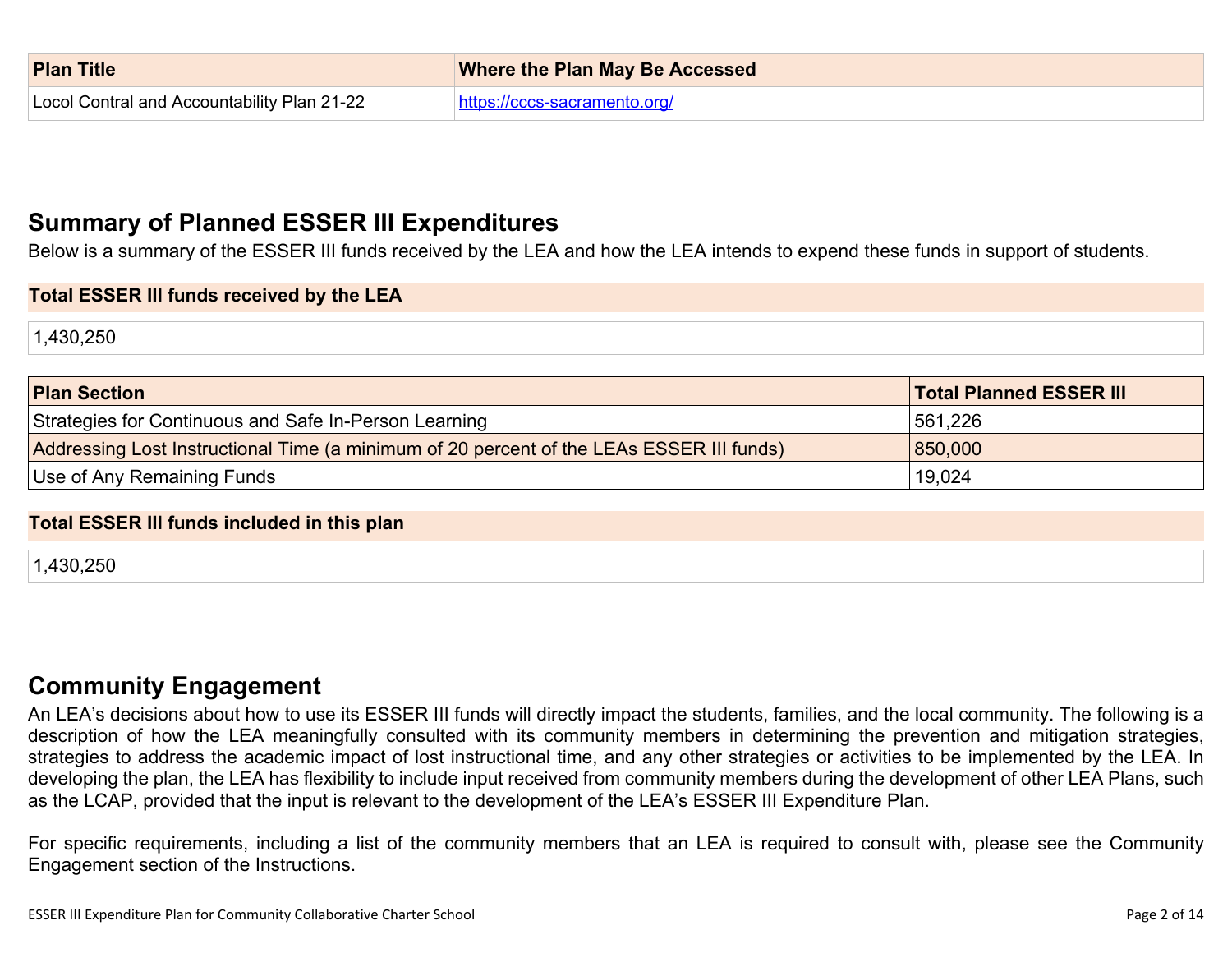A description of the efforts made by the LEA to meaningfully consult with its required community members and the opportunities provided by the LEA for public input in the development of the plan.

The LEA provided the following groups an opportunity to meet and consult and provide public input in the development of the plan. Each group had the opportunity to review the elements of the plan, ask questions to both administrative and instructional staff and provide input and suggested changes. The dates included were not the only opportunities for input but were the meetings with the broadest attendance.

School Site Council: October 12, 2021 DELAC: October 12, 2021 (familes and students of English Learners) Community Groups: Mutual Assistance Network. local tribal council, Sacramento Urban League, Partnership for Youth Development, Pro Youth and Families Coalition - October 6, 2021 Staff: 8/10/2021 SELPA- El Dorado Charter SELPA - October 6, 2021 Gateway Community Charters Board of Directors and Public Comment- October 12, 2021

A description of how the development of the plan was influenced by community input.

During the consultation sessions, stakeholders affirmed the importance of providing all the necessary interventions to ensure student needs are met. There was support for the actions included in the plans but asked the schools to share their plans for ongoing progress monitoring and understood that the plan may need to be adjusted depending on the data collected during the progress monitoring. Actions were added based on the input specifically to ensure that mental health supports as well as academic supports are accessible for all students.

# **Actions and [Expenditures](#page-11-0) to Address Student Needs**

The following is the LEA's plan for using its ESSER III funds to meet students' academic, social, emotional, and mental health needs, as well as how the LEA will address the opportunity gaps that existed before, and were exacerbated by, the COVID-19 pandemic. In developing the plan, the LEA has the flexibility to include actions described in existing plans, including the LCAP and/or Expanded Learning Opportunity (ELO) Grant Plan, to the extent that the action(s) address the requirements of the ESSER III Expenditure Plan. For specific requirements, please refer to the Actions and Expenditures to Address Student Needs section of the Instructions.

## **Strategies for [Continuous](#page-11-1) and Safe In-Person Learning**

A description of how the LEA will use funds to continuously and safely operate schools for in-person learning in a way that reduces or prevents the spread of the COVID-19 virus.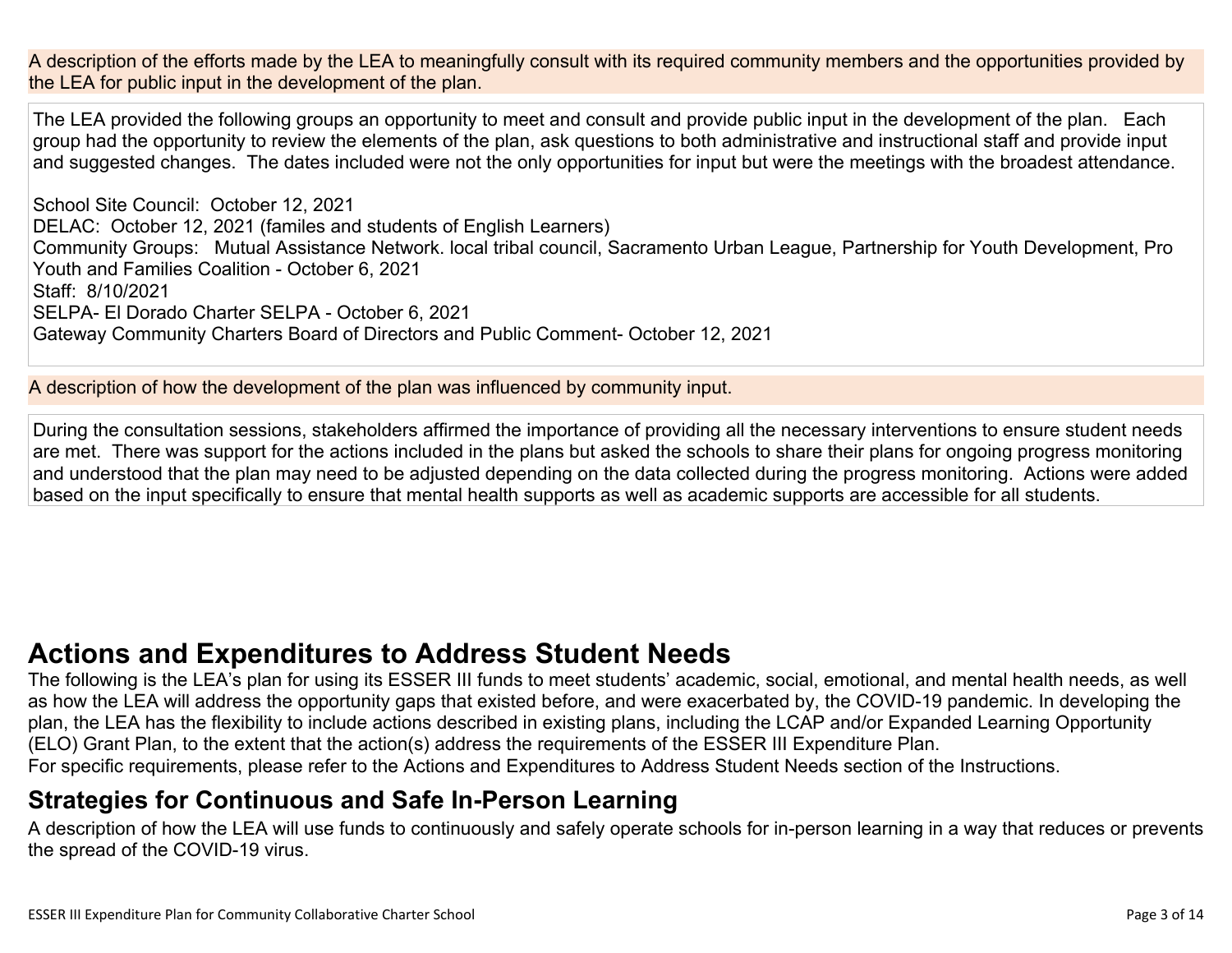### **Total ESSER III funds being used to implement strategies for continuous and safe in-person learning**

561,226

| <b>Plan Alignment (if</b><br>applicable)        | <b>Action Title</b>     | <b>Action Description</b>                                                                                                               | <b>Planned ESSER III</b><br><b>Funded Expenditures</b> |
|-------------------------------------------------|-------------------------|-----------------------------------------------------------------------------------------------------------------------------------------|--------------------------------------------------------|
| LCAP, Goal 3, Action                            | Paraprofessionals       | Paraeducators to support students with intensive instruction                                                                            | 418,000                                                |
| LCAP, Goal 15, Action   Hot Spots<br>3          |                         | Hot spots to provide students regular online access. This<br>action extends the availability to students beyond the 21-22<br>LCAP year. | 24,000                                                 |
| LCAP, Goal 9, Action<br>3                       | Sacramento Youth Center | Creation of supported learning hub at the Sacramento Youth 100,000<br>Center                                                            |                                                        |
| LCAP, Goal 17, Action Nursing staff<br>3        |                         | Health Services support for students, This action support<br>additional nursing staff beyond what is indicated in the 21-22<br>LCAP.    | 13,000                                                 |
| LCAP, Goal 18, Action   Technology Support<br>3 |                         | Dedicated IT support for staff and students                                                                                             | 6,226                                                  |

# **Addressing the Impact of Lost [Instructional](#page-12-0) Tim[e](#page-12-0)**

A description of how the LEA will use funds to address the academic impact of lost instructional time.

#### **Total ESSER III funds being used to address the academic impact of lost instructional time**

| 850,000                                  |                     |                                                                                                                                                                                                   |                                                        |
|------------------------------------------|---------------------|---------------------------------------------------------------------------------------------------------------------------------------------------------------------------------------------------|--------------------------------------------------------|
| <b>Plan Alignment (if</b><br>applicable) | <b>Action Title</b> | <b>Action Description</b>                                                                                                                                                                         | <b>Planned ESSER III</b><br><b>Funded Expenditures</b> |
| LCAP, Goal 1, Action 2 School Counselor  |                     | School counselor to support mental health as well as<br>academic needs of students. This action is to extend the<br>access and increase staff above what was indicated in the<br>21-22 LCAP year. | 264,000                                                |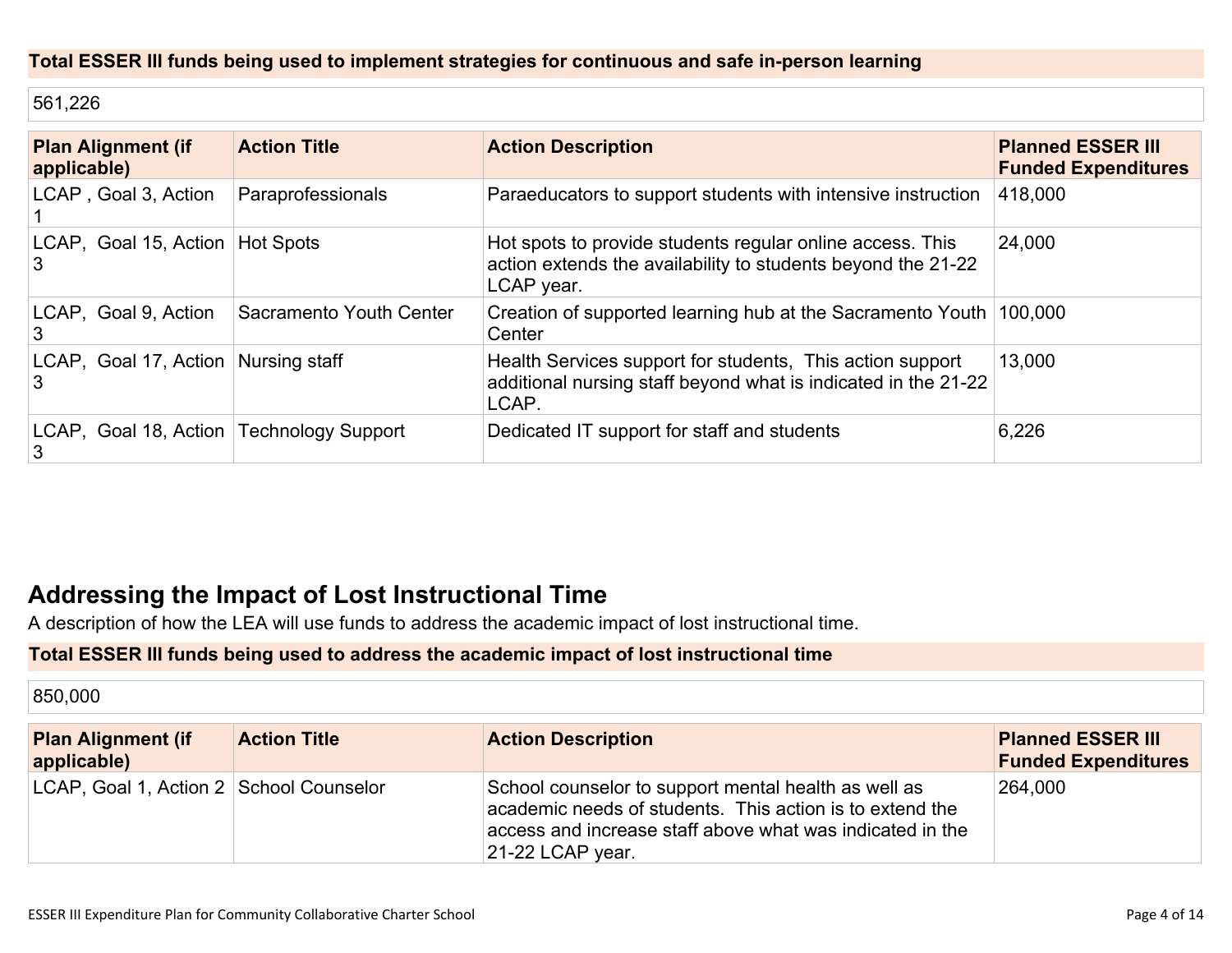| <b>Plan Alignment (if</b><br>applicable) | <b>Action Title</b>        | <b>Action Description</b>                                                                                                                                                                                                       | <b>Planned ESSER III</b><br><b>Funded Expenditures</b> |
|------------------------------------------|----------------------------|---------------------------------------------------------------------------------------------------------------------------------------------------------------------------------------------------------------------------------|--------------------------------------------------------|
| LCAP, Goal 1, Action<br>15               | Summer School              | Summer School This action will extend the instruction<br>beyond what was indicated in the 21-22 LCAP.                                                                                                                           | 35,000                                                 |
| LCAP, Goal 2, Action 9 Social Worker     |                            | Social Worker to support mental health needs of students.<br>This action will extend the services to students beyond the<br>21-22 LCAP year.                                                                                    | 171,000                                                |
| LCAP, Goal 3, Action<br>19               | <b>Teacher Extra hours</b> | Hourly rate to support additional instruction time beyond the<br>school day for students. These extra hours are for students<br>in grades K-12 and is to extend the service beyond what is<br>indicated in the 21-22 LCAP year. | 300,000                                                |
| LCAP, Goal 3, Action<br>10               | Afterschool program        | Afterschool program K-8 campus                                                                                                                                                                                                  | 80,000                                                 |

# **Use of Any [Remaining](#page-12-1) Fund[s](#page-12-1)**

A description of the how the LEA will use any remaining ESSER III funds, as applicable.

### **Total ESSER III funds being used to implement additional actions**

| 19,024                                   |                     |                           |                                                        |
|------------------------------------------|---------------------|---------------------------|--------------------------------------------------------|
| <b>Plan Alignment (if</b><br>applicable) | <b>Action Title</b> | <b>Action Description</b> | <b>Planned ESSER III</b><br><b>Funded Expenditures</b> |
|                                          | Indirect Cost       | Indirect cost             | 19,024                                                 |

# **Ensuring [Interventions](#page-12-2) are Addressing Student Need[s](#page-12-2)**

The LEA is required to ensure its interventions will respond to the academic, social, emotional, and mental health needs of all students, and particularly those students most impacted by the COVID–19 pandemic. The following is the LEA's plan for ensuring that the actions and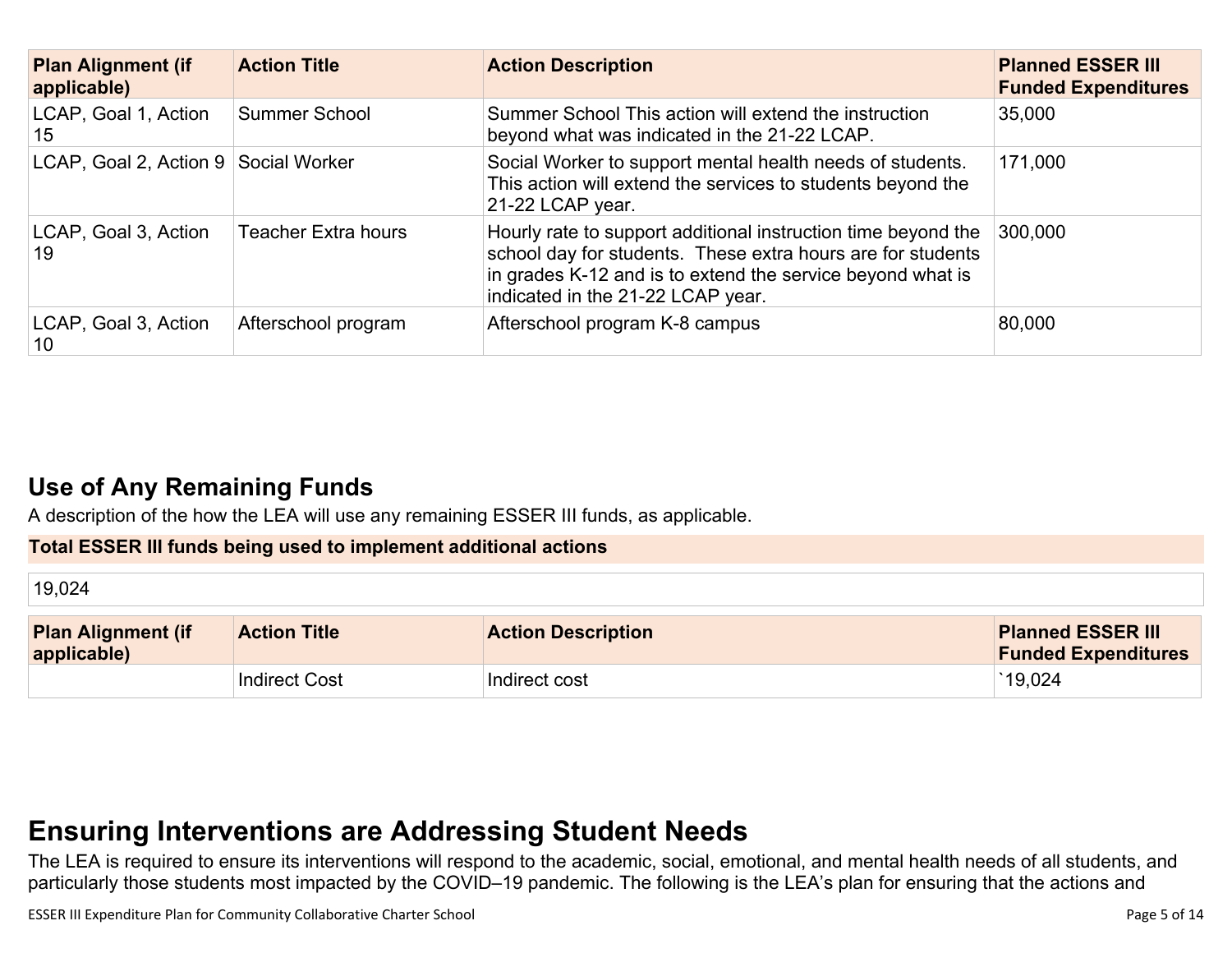expenditures in the plan are addressing the identified academic, social, emotional, and mental health needs of its students, and particularly those students most impacted by the COVID–19 pandemic.

| <b>Action Title(s)</b>                                                                                    | <b>How Progress will be Monitored</b>                                                                                                                                                                                                                        | <b>Frequency of Progress Monitoring</b>           |
|-----------------------------------------------------------------------------------------------------------|--------------------------------------------------------------------------------------------------------------------------------------------------------------------------------------------------------------------------------------------------------------|---------------------------------------------------|
| Para Educators, summer<br>school, afterschool program,<br>teacher extra hours,<br>Sacramento Youth Center | Using a variety of data, the academic outcomes<br>of students will be monitored and interventions<br>adjusted based on the data review. Student<br>attendance will also be monitored and parent<br>contact initiated if extra time on campus is<br>required. | Every 6-8 weeks and at the end of the school year |
| Hotspots, technology<br>support                                                                           | Usage reports and help tickets                                                                                                                                                                                                                               | weekly                                            |
| School Counselor, Social<br>Worker, nursing staff                                                         | Referrals, small group meetings and Aeries<br>documentation                                                                                                                                                                                                  | weekly                                            |
| <b>Indirect Cost</b>                                                                                      | applied during funding period using current<br>indirect rate                                                                                                                                                                                                 | annually                                          |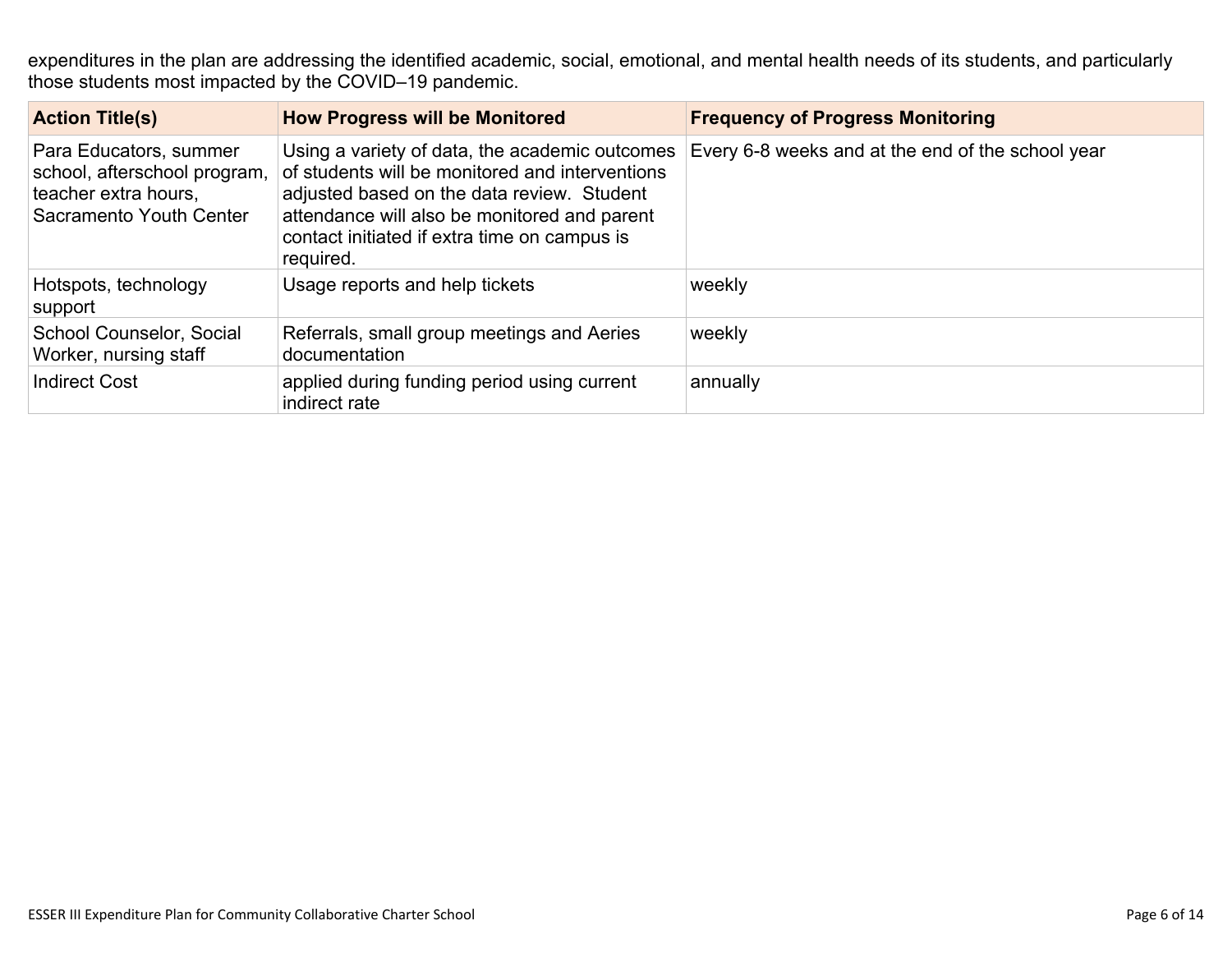# **ESSER III Expenditure Plan Instructions**

#### **Introduction**

School districts, county offices of education (COEs), or charter schools, collectively known as local educational agencies (LEAs), that receive Elementary and Secondary School Emergency Relief (ESSER) funds under the American Rescue Plan (ARP) Act, referred to as ESSER III funds, are required to develop a plan for how they will use ESSER III funds to, at a minimum, address students' academic, social, emotional, and mental health needs, as well as the opportunity gaps that existed before, and were exacerbated by, the COVID-19 pandemic.

The plan must be adopted by the local governing board or body of the LEA at a public meeting on or before October 29, 2021 and must be submitted for review and approval within five days of adoption. A school district must submit its ESSER III Expenditure Plan to its COE for review and approval; a COE must submit its plan to the California Department of Education for review and approval. A charter school must submit its plan to its chartering authority for review and to the COE of the county in which the charter school operates for review and approval.

In addition, consistent with the requirements of the ARP, Volume 86, *Federal Register*, page 21201, April 22, 2021, the ESSER III Expenditure Plan must be:

- Written in an understandable and uniform format;
- Written in a language that parents can understand, to the extent practicable;
	- $\circ$  If it is not practicable to provide written translations to a parent with limited English proficiency, the plan must be orally translated for parents
- Provided in an alternative format to a parent who is an individual with a disability as defined by the Americans with Disabilities Act, upon request; and
- Be made publicly available on the LEA's website.

For additional information regarding ESSER III funding please see the ARP Act Funding web page at <https://www.cde.ca.gov/fg/cr/arpact.asp>.

For technical assistance related to the completion of the ESSER III Expenditure Plan, please contact [EDReliefFunds@cde.ca.gov](mailto:EDReliefFunds@cde.ca.gov).

### **Fiscal Requirements**

- The LEA must use at least 20 percent (20%) of its ESSER III apportionment for expenditures related to addressing the academic impact of lost instructional time through the implementation of evidence-based interventions, such as summer learning or summer enrichment, extended day, comprehensive afterschool programs, or extended school year programs.
	- o For purposes of this requirement, "evidence-based interventions" include practices or programs that have **evidence** to show that they are effective at producing results and improving outcomes when implemented. This kind of evidence has generally been produced through formal studies and research. There are four tiers, or levels, of evidence:

ESSER III Expenditure Plan for Community Collaborative Charter School Page 7 of 14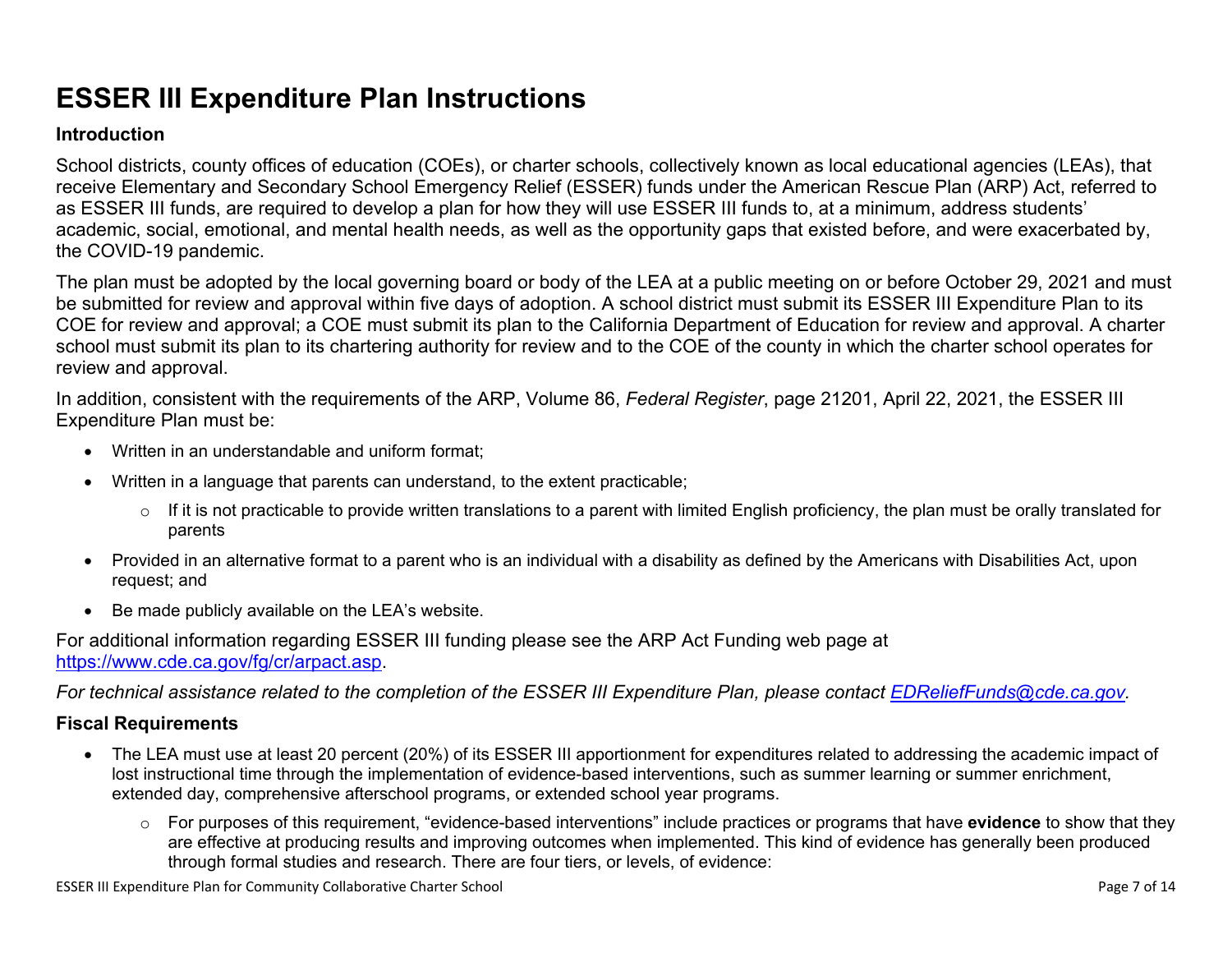- **Tier 1 – Strong Evidence**: the effectiveness of the practices or programs is supported by one or more well-designed and wellimplemented randomized control experimental studies.
- **Tier 2 – Moderate Evidence**: the effectiveness of the practices or programs is supported by one or more well-designed and wellimplemented quasi-experimental studies.
- **Tier 3 – Promising Evidence**: the effectiveness of the practices or programs is supported by one or more well-designed and wellimplemented correlational studies (with statistical controls for selection bias).
- **Tier 4 – Demonstrates a Rationale**: practices that have a well-defined logic model or theory of action, are supported by research, and have some effort underway by a State Educational Agency, LEA, or outside research organization to determine their effectiveness.
- o **For additional information please see the Evidence-Based Interventions Under the ESSA web page at** <https://www.cde.ca.gov/re/es/evidence.asp>**.**
- The LEA must use the remaining ESSER III funds consistent with section 2001(e)(2) of the ARP Act, including for:
	- $\circ$  Any activity authorized by the Elementary and Secondary Education Act (ESEA) of 1965;
	- $\circ$  Any activity authorized by the Individuals with Disabilities Education Act (IDEA);
	- o Any activity authorized by the Adult Education and Family Literacy Act;
	- $\circ$  Any activity authorized by the Carl D. Perkins Career and Technical Education Act of 2006;
	- $\circ$  Coordination of preparedness and response efforts of LEAs with State, local, Tribal, and territorial public health departments, and other relevant agencies, to improve coordinated responses among such entities to prevent, prepare for, and respond to COVID-19;
	- $\circ$  Activities to address the unique needs of low-income students, students with disabilities, English learners, racial and ethnic minorities, homeless students, and foster youth, including how outreach and service delivery will meet the needs of each population;
	- o Developing and implementing procedures and systems to improve the preparedness and response efforts of LEAs;
	- $\circ$  Training and professional development for staff of the LEA on sanitation and minimizing the spread of infectious diseases;
	- $\circ$  Purchasing supplies to sanitize and clean the facilities of an LEA, including buildings operated by such agency;
	- $\circ$  Planning for, coordinating, and implementing activities during long-term closures, including providing meals to eligible students, providing technology for online learning to all students, providing guidance for carrying out requirements under IDEA, and ensuring other educational services can continue to be provided consistent with all Federal, State, and local requirements;
	- $\circ$  Purchasing education technology (including hardware, software, and connectivity) for students who are served by the LEA that aids in regular and substantive educational interaction between students and their classroom instructors, including low-income students and children with disabilities, which may include assistive technology or adaptive equipment;
	- $\circ$  Providing mental health services and supports, including through the implementation of evidence-based full-service community schools;
	- o Planning and implementing activities related to summer learning and supplemental after school programs, including providing classroom instruction or online learning during the summer months and addressing the needs of underserved students;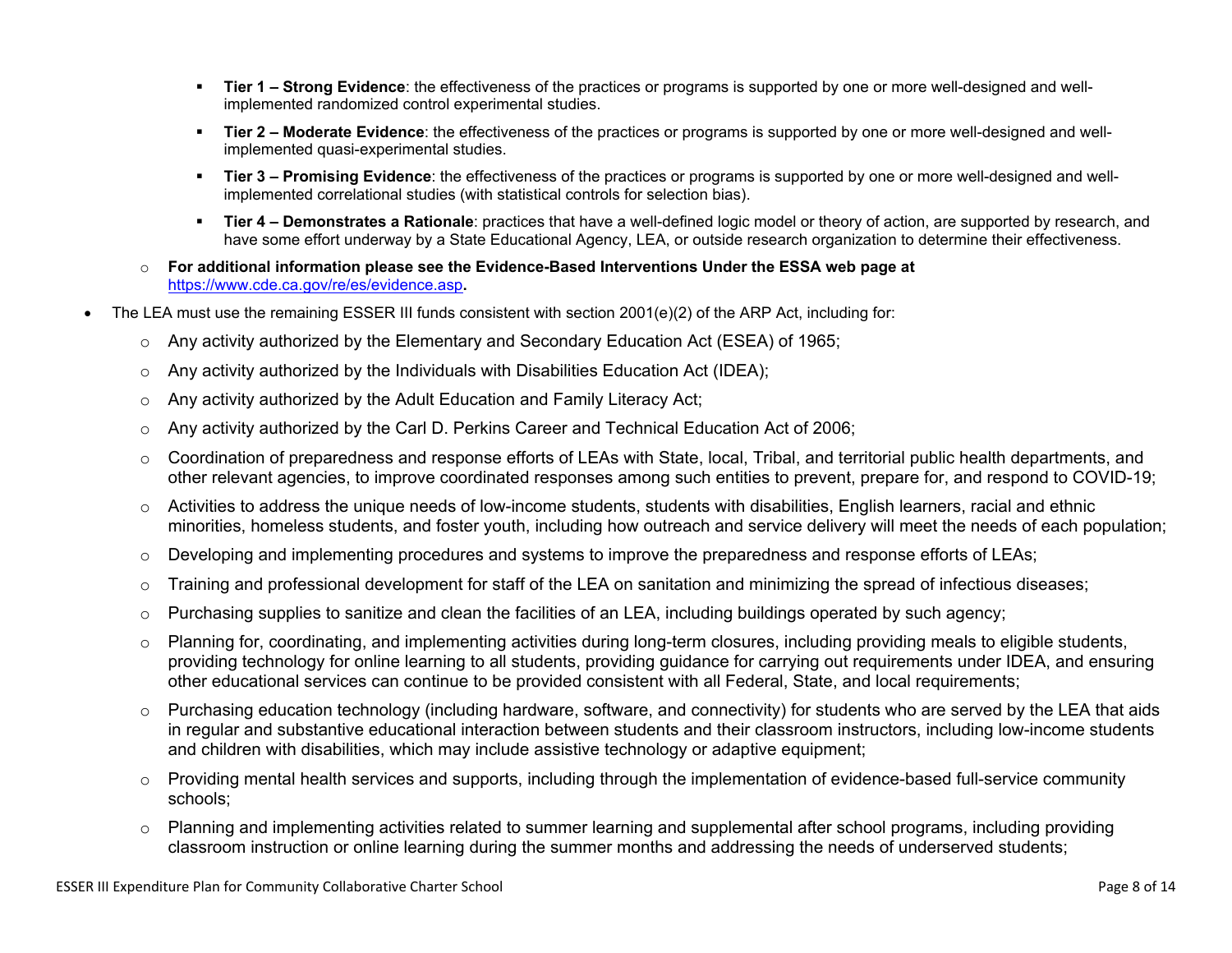- $\circ$  Addressing learning loss among students, including underserved students, by:
	- Administering and using high-quality assessments that are valid and reliable, to accurately assess students' academic progress and assist educators in meeting students' academic needs, including through differentiated instruction,
	- **IMPLEMENTER IMPLEMENT EVALUATE:** Implementing evidence-based activities to meet the comprehensive needs of students,
	- Providing information and assistance to parents and families of how they can effectively support students, including in a distance learning environment, and
	- Tracking student attendance and improving student engagement in distance education;

**Note:** A definition of "underserved students" is provided in the Community Engagement section of the instructions.

- $\circ$  School facility repairs and improvements to enable operation of schools to reduce risks of virus transmission and exposure to environmental health hazards, and to support student health needs;
- $\circ$  Inspection, testing, maintenance, repair, replacement, and upgrade projects to improve the indoor air quality in school facilities, including mechanical and nonmechanical heating, ventilation, and air conditioning systems, filtering, purification and other air cleaning, fans, control systems, and window and door replacement;
- $\circ$  Developing strategies and implementing public health protocols including, to the greatest extent practicable, policies in line with guidance from the Centers for Disease Control and Prevention (CDC) for the reopening and operation of school facilities to effectively maintain the health and safety of students, educators, and other staff;
- $\circ$  Other activities that are necessary to maintain the operation of and continuity of services in LEAs and continuing to employ existing staff of the LEA.

### <span id="page-8-0"></span>**Other LEA Plans Referenced in this Plan**

In developing the plan, the LEA has flexibility to include community input and/or actions included in other planning documents, such as the Local Control and Accountability Plan (LCAP) and/or the Expanded Learning Opportunities (ELO) Grant Plan, provided that the input and/or actions address the requirements of the ESSER III Expenditure Plan.

An LEA that chooses to utilize community input and/or actions from other planning documents must provide the name of the plan(s) referenced by the LEA and a description of where the plan(s) may be accessed by the public (such as a link to a web page or the street address of where the plan(s) are available) in the table. The LEA may add or delete rows from the table as necessary.

An LEA that chooses not to utilize community input and/or actions from other planning documents may provide a response of "Not Applicable" in the table.

#### <span id="page-8-1"></span>**Summary of Expenditures**

The Summary of Expenditures table provides an overview of the ESSER III funding received by the LEA and how the LEA plans to use its ESSER III funds to support the strategies and interventions being implemented by the LEA.

#### **Instructions**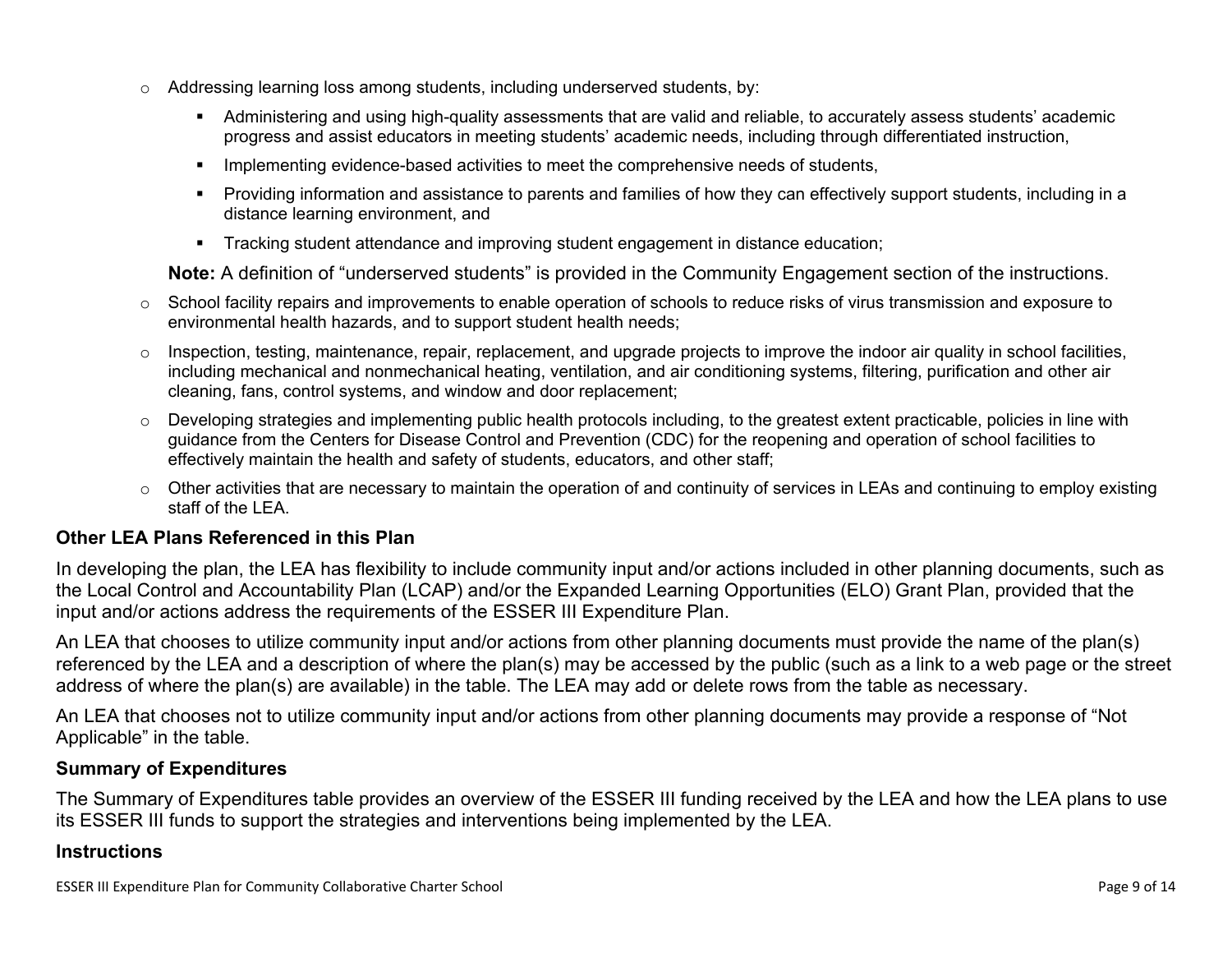For the 'Total ESSER III funds received by the LEA,' provide the total amount of ESSER III funds received by the LEA.

In the Total Planned ESSER III Expenditures column of the table, provide the amount of ESSER III funds being used to implement the actions identified in the applicable plan sections.

For the 'Total ESSER III funds included in this plan,' provide the total amount of ESSER III funds being used to implement actions in the plan.

### <span id="page-9-0"></span>**Community Engagement**

#### **Purpose and Requirements**

An LEA's decisions about how to use its ESSER III funds will directly impact the students, families, and the local community, and thus the LEA's plan must be tailored to the specific needs faced by students and schools. These community members will have significant insight into what prevention and mitigation strategies should be pursued to keep students and staff safe, as well as how the various COVID–19 prevention and mitigation strategies impact teaching, learning, and day-to-day school experiences.

An LEA must engage in meaningful consultation with the following community members, as applicable to the LEA:

- Students:
- Families, including families that speak languages other than English;
- School and district administrators, including special education administrators;
- Teachers, principals, school leaders, other educators, school staff, and local bargaining units, as applicable.

"Meaningful consultation" with the community includes considering the perspectives and insights of each of the required community members in identifying the unique needs of the LEA, especially related to the effects of the COVID-19 pandemic. Comprehensive strategic planning will utilize these perspectives and insights to determine the most effective strategies and interventions to address these needs through the programs and services the LEA implements with its ESSER III funds.

Additionally, an LEA must engage in meaningful consultation with the following groups to the extent that they are present or served in the LEA:

- Tribes;
- Civil rights organizations, including disability rights organizations (e.g. the American Association of People with Disabilities, the American Civil Liberties Union, National Association for the Advancement of Colored People, etc.); and
- Individuals or advocates representing the interests of children with disabilities, English learners, homeless students, foster youth, migratory students, children who are incarcerated, and other underserved students.
	- o For purposes of this requirement "underserved students" include:
		- **Students who are low-income:**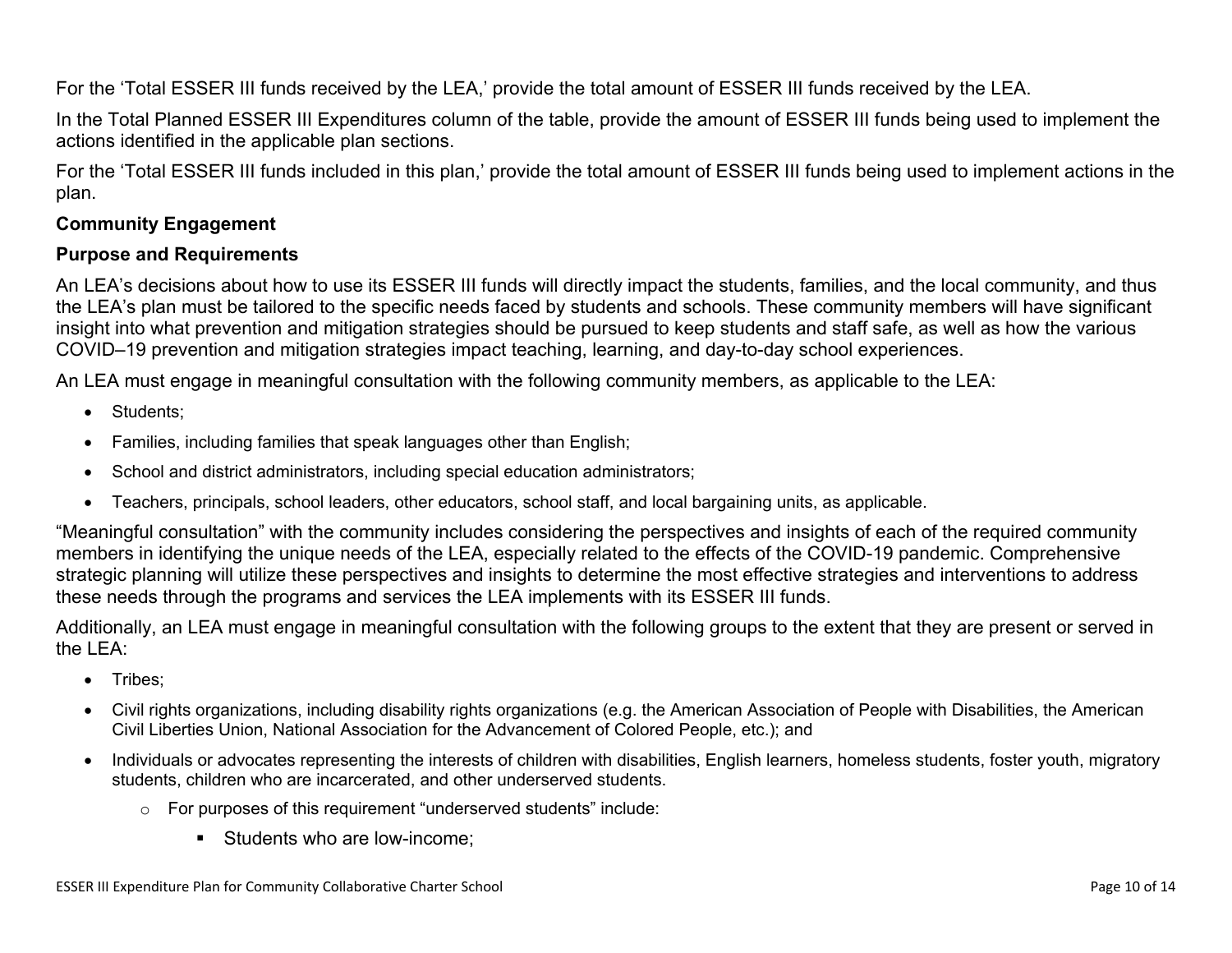- Students who are English learners;
- Students of color:
- Students who are foster youth;
- Homeless students;
- **Students with disabilities: and**
- **Migratory students.**

LEAs are also encouraged to engage with community partners, expanded learning providers, and other community organizations in developing the plan.

Information and resources that support effective community engagement may be found under *Resources* on the following web page of the CDE's website: <https://www.cde.ca.gov/re/lc>.

### **Instructions**

In responding to the following prompts, the LEA may reference or include input provided by community members during the development of existing plans, including the LCAP and/or the ELO Grant Plan, to the extent that the input is applicable to the requirements of the ESSER III Expenditure Plan. Descriptions provided should include sufficient detail yet be sufficiently succinct to promote a broad understanding among the LEA's local community.

### A description of the efforts made by the LEA to meaningfully consult with its required community members and the **opportunities provided by the LEA for public input in the development of the plan.**

A sufficient response to this prompt will describe how the LEA sought to meaningfully consult with its required community members in the development of the plan, how the LEA promoted the opportunities for community engagement, and the opportunities that the LEA provided for input from the public at large into the development of the plan.

As noted above, a description of "meaningful consultation" with the community will include an explanation of how the LEA has considered the perspectives and insights of each of the required community members in identifying the unique needs of the LEA, especially related to the effects of the COVID-19 pandemic.

## **A description of the how the development of the plan was influenced by community input.**

A sufficient response to this prompt will provide clear, specific information about how input from community members and the public at large was considered in the development of the LEA's plan for its use of ESSER III funds. This response must describe aspects of the ESSER III Expenditure Plan that were influenced by or developed in response to input from community members.

- For the purposes of this prompt, "aspects" may include:
	- Prevention and mitigation strategies to continuously and safely operate schools for in-person learning;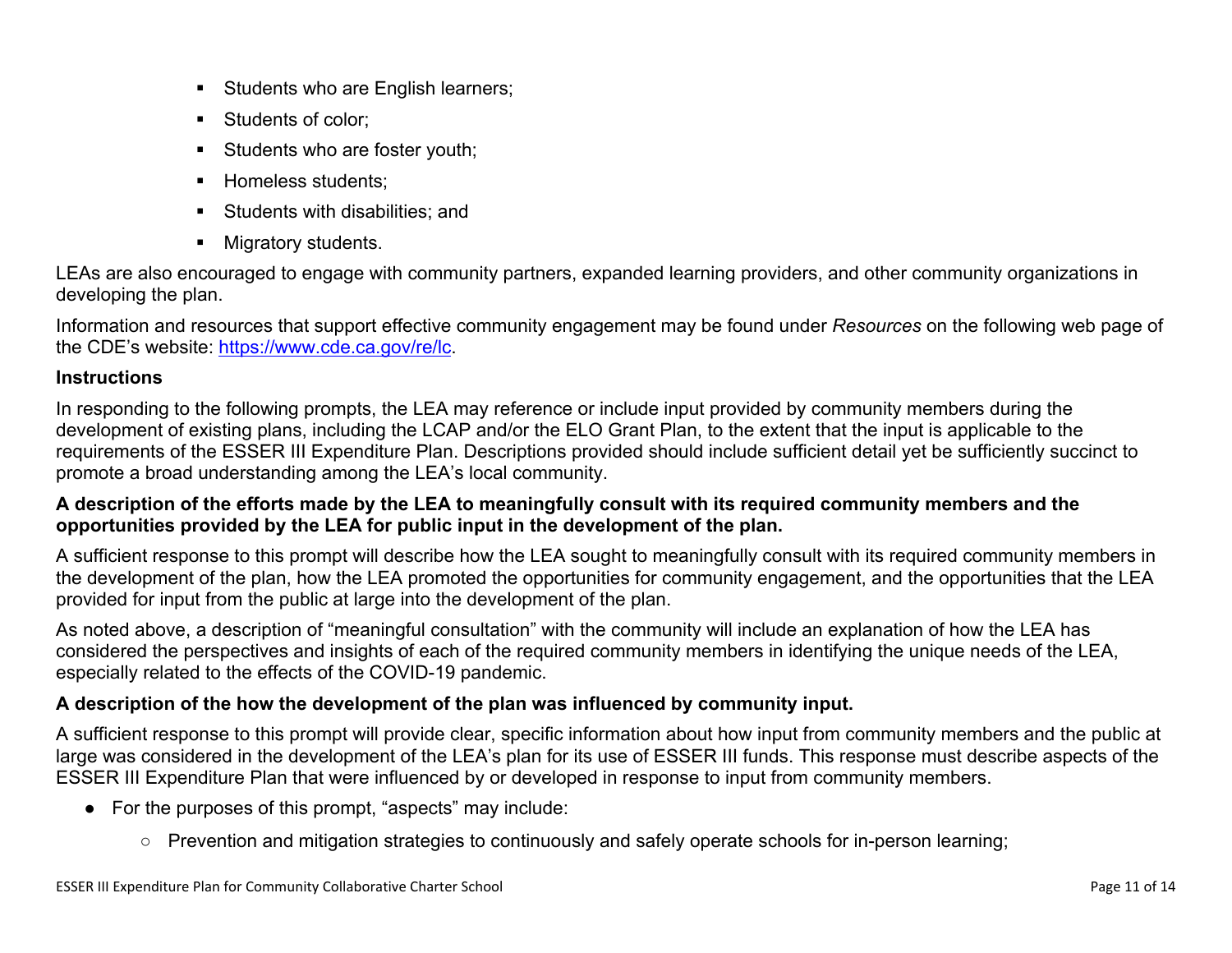- Strategies to address the academic impact of lost instructional time through implementation of evidence-based interventions (e.g. summer learning or summer enrichment, extended day, comprehensive afterschool programs, or extended school year programs);
- Any other strategies or activities implemented with the LEA's ESSER III fund apportionment consistent with section 2001(e)(2) of the ARP Act; and
- Progress monitoring to ensure interventions address the academic, social, emotional, and mental health needs for all students, especially those students disproportionately impacted by COVID-19

For additional information and guidance, please see the U.S. Department of Education's Roadmap to Reopening Safely and Meeting All Students' Needs Document, available here: [https://www2.ed.gov/documents/coronavirus/reopening-2.pdf.](https://www2.ed.gov/documents/coronavirus/reopening-2.pdf)

### <span id="page-11-0"></span>**Planned Actions and Expenditures**

#### **Purpose and Requirements**

As noted in the Introduction, an LEA receiving ESSER III funds is required to develop a plan to use its ESSER III funds to, at a minimum, address students' academic, social, emotional, and mental health needs, as well as the opportunity gaps that existed before, and were exacerbated by, the COVID-19 pandemic.

#### **Instructions**

An LEA has the flexibility to include actions described in existing plans, including the LCAP and/or ELO Grant Plan, to the extent that the action(s) address the requirements of the ESSER III Expenditure Plan. When including action(s) from other plans, the LEA must describe how the action(s) included in the ESSER III Expenditure Plan supplement the work described in the plan being referenced. The LEA must specify the amount of ESSER III funds that it intends to use to implement the action(s); these ESSER III funds must be in addition to any funding for those action(s) already included in the plan(s) referenced by the LEA. Descriptions of actions provided should include sufficient detail yet be sufficiently succinct to promote a broad understanding among the LEA's local community.

#### <span id="page-11-1"></span>**Strategies for Continuous and Safe In-Person Learning**

Provide the total amount of funds being used to implement actions related to Continuous and Safe In-Person Learning, then complete the table as follows:

- If the action(s) are included in another plan, identify the plan and provide the applicable goal and/or action number from the plan. If the action(s) are not included in another plan, write "N/A".
- Provide a short title for the  $action(s)$ .
- Provide a description of the action(s) the LEA will implement using ESSER III funds for prevention and mitigation strategies that are, to the greatest extent practicable, in line with the most recent CDC guidance, in order to continuously and safely operate schools for in-person learning.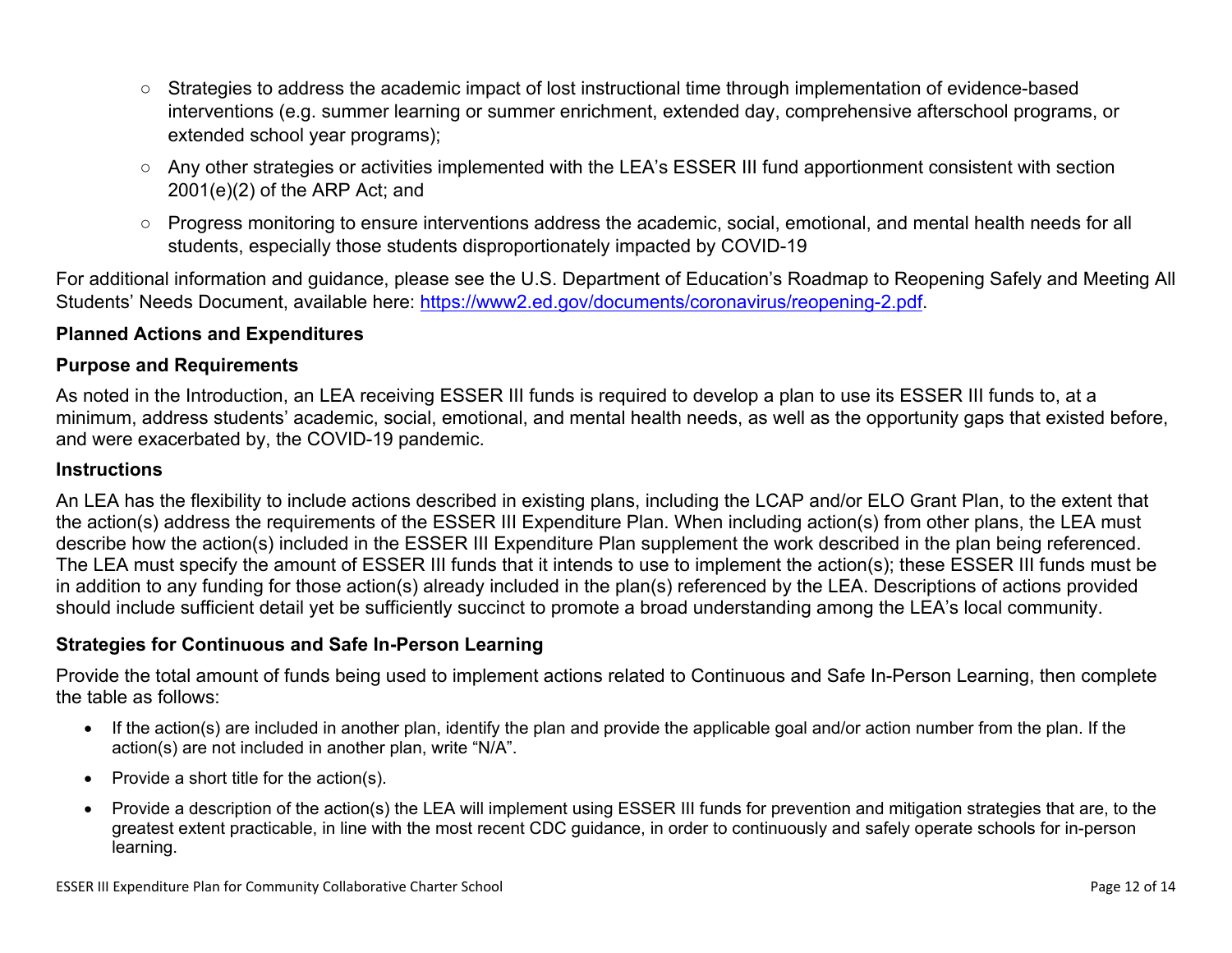Specify the amount of ESSER III funds the LEA plans to expend to implement the action(s); these ESSER III funds must be in addition to any funding for those action(s) already included in the plan(s) referenced by the LEA.

#### <span id="page-12-0"></span>**Addressing the Impact of Lost Instructional Time**

As a reminder, the LEA must use not less than 20 percent of its ESSER III funds to address the academic impact of lost instructional time. Provide the total amount of funds being used to implement actions related to addressing the impact of lost instructional time, then complete the table as follows:

- If the action(s) are included in another plan, identify the plan and provide the applicable goal and/or action number from the plan. If the action(s) are not included in another plan, write "N/A".
- Provide a short title for the  $action(s)$ .
- Provide a description of the action(s) the LEA will implement using ESSER III funds to address the academic impact of lost instructional time through the implementation of evidence-based interventions, such as summer learning or summer enrichment, extended day, comprehensive afterschool programs, or extended school year programs.
- Specify the amount of ESSER III funds the LEA plans to expend to implement the action(s); these ESSER III funds must be in addition to any funding for those action(s) already included in the plan(s) referenced by the LEA.

#### <span id="page-12-1"></span>**Use of Any Remaining Funds**

After completing the Strategies for Continuous and Safe In-Person Learning and the Addressing the Impact of Lost Instructional Time portions of the plan, the LEA may use any remaining ESSER III funds to implement additional actions to address students' academic, social, emotional, and mental health needs, as well as to address opportunity gaps, consistent with the allowable uses identified above in the Fiscal Requirements section of the Instructions. LEAs choosing to use ESSER III funds in this manner must provide the total amount of funds being used to implement actions with any remaining ESSER III funds, then complete the table as follows:

- If the action(s) are included in another plan, identify the plan and provide the applicable goal and/or action number from the plan. If the action(s) are not included in another plan, write "N/A".
- Provide a short title for the  $action(s)$ .
- Provide a description of any additional action(s) the LEA will implement to address students' academic, social, emotional, and mental health needs, as well as to address opportunity gaps, consistent with the allowable uses identified above in the Fiscal Requirements section of the Instructions. If an LEA has allocated its entire apportionment of ESSER III funds to strategies for continuous and safe in-person learning and/or to addressing the impact of lost instructional time, the LEA may indicate that it is not implementing additional actions.
- Specify the amount of ESSER III funds the LEA plans to expend to implement the action(s); these ESSER III funds must be in addition to any funding for those action(s) already included in the plan(s) referenced by the LEA. If the LEA it is not implementing additional actions the LEA must indicate "\$0".

#### <span id="page-12-2"></span>**Ensuring Interventions are Addressing Student Needs**